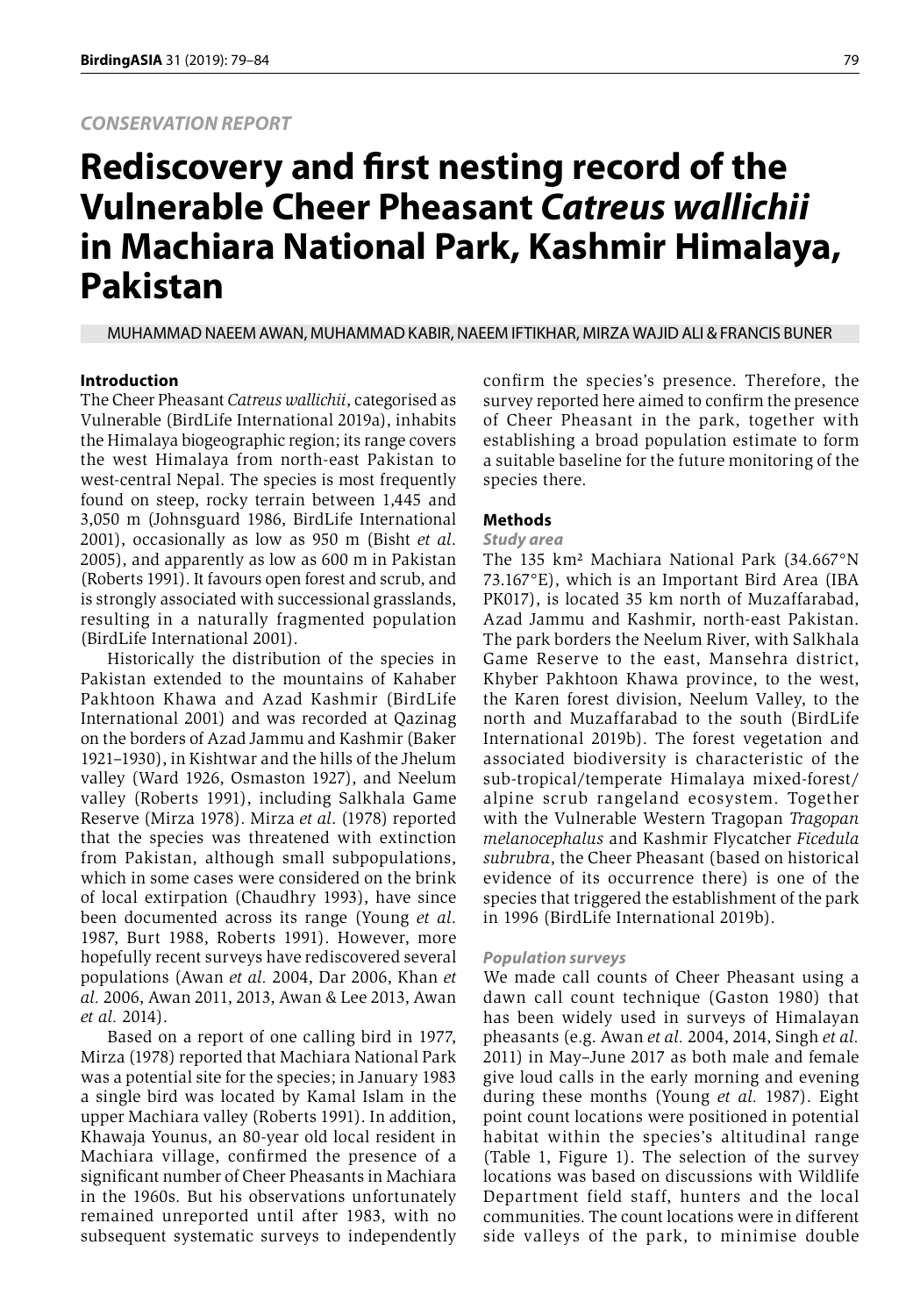| Plot number (locality) | <b>Date</b><br>(2017) | Altitude<br>(m) | Aspect    | No. of<br>calling birds | No. of<br>nests | Clutch<br>size | Unhatched eggs<br>after four weeks | <b>Hatching</b><br>success (%) |
|------------------------|-----------------------|-----------------|-----------|-------------------------|-----------------|----------------|------------------------------------|--------------------------------|
| 1 (Kundi)              | 26 May                | 2,329           | <b>SW</b> | 4                       |                 |                |                                    |                                |
| 2 (Charian)            | 27 May                | 2,692           | S         | 5                       |                 | 9              | 2                                  | 77.8                           |
| 3 (Kayan)              | 28 May                | 2,290           | <b>SW</b> | 0                       |                 |                |                                    |                                |
| 4 (Kunda)              | 29 May                | 2,395           | <b>SW</b> | 7                       |                 | 3              | 2                                  | 33.3                           |
| 5 (Magra)              | 30 May                | 2,403           | S         | 6                       |                 |                |                                    |                                |
| 6 (Kharash Wali Nali)  | 31 May                | 2,765           | SE        | 2                       |                 |                |                                    |                                |
| 7 (Chitee Paree)       | 1 June                | 2,610           | <b>SW</b> | 4                       |                 |                | 4                                  | 42.9                           |
|                        |                       |                 |           |                         |                 | $\mathsf{Q}$   | 4                                  | 55.5                           |
| 8 (Kharash)            | 2 June                | 2.710           | SE        | 6                       |                 |                | 3                                  | 50.0                           |

**Table 1**. Summary of the results of the call count survey for Cheer Pheasant *Catreus wallichii* in the Machiara National Park, Pakistan, May–June 2017.





counting individual birds and to maximise the area surveyed. Before starting the surveys, a preliminary visit was made to finalise survey locations and identify call counting sites. Additionally, a capacity building workshop was organised to help train the field team in call counting and data collection. Himalayan pheasants are best surveyed in May and June when they are breeding and tend to be most vocal (Gaston 1980). Observers arrived at the survey locations the night before and counts started before dawn (04h30) and lasted for 60 minutes (Awan *et al*. 2004, 2014).

To minimise double counting, only data collected in the first 15 minutes after the first bird was heard calling was analysed (Fuller & Langslow 1984, Reynolds *et al.* 1980, Scott & Ramsey 1981, Singh *et al.* 2011, Awan *et al.* 2014). This is because Cheer Pheasants, like other pheasants, are known to call from their roosting trees at dawn, from where they start foraging on the ground soon after. Hence, there is a risk of overestimating numbers, due to the movement of calling birds during the survey period (Granholm 1983). The direction and distance of each calling bird was estimated within a maximum of 300 m around each survey point. Each point was surveyed once, and all survey points were identified by GPS to be used as reference for future monitoring. Following Awan *et al*. (2014), a fixed radius approach was used to estimate Cheer Pheasant density wherein the number of calling birds heard at each point was then used to calculate encounter rates and densities for the whole park area, based on the assumption that the number of calling birds detected within the 300 m survey radius  $(0.28 \text{ km}^2)$  represented the minimum number of birds actually present.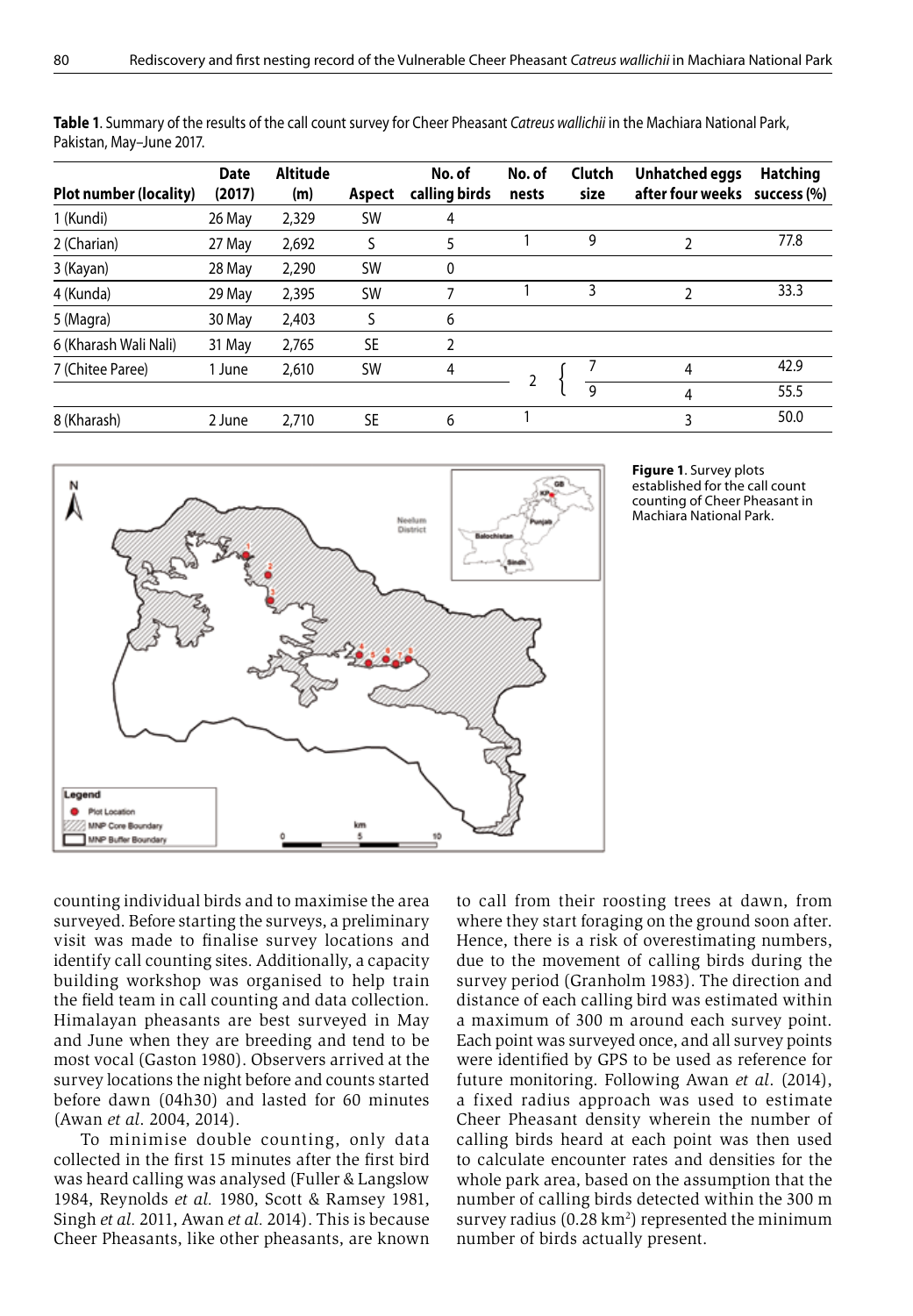

**Figure 2**. Results of Jackknife test for evaluating the relative importance of predictor variables for Cheer Pheasant habitat suitability.

# *Nest search and data collection*

After each survey, MNA, assisted by wildlife staff, systematically searched for Cheer Pheasant nests within a 300 m radius of each survey point, following the technique used by Awan & Lee (2013). All areas were searched for three hours for evidence of nesting. The number of eggs, broken eggs or hatched eggs was recorded for each nest found, and their location marked using GPS. To record nesting success and survival rate, each complete nest was revisited weekly for four weeks. All hatched and unhatched eggs were recorded to assess the success rate.

#### *Habitat suitability*

Using a Geographical Information System (GIS) based habitat suitability analysis of key habitat variables, we calculated the area of potentially suitable habitat for Cheer Pheasant in the park. The variables which were ranked as the most important, based on a Jackknife test (Figure 2), were: altitude (derived from ASTER Global Digital Elevation Model of 30 m spatial resolution); slope; aspect (derived from the Digital Elevation Model); and land cover (derived from Landsat OLI 8 satellite data with 30 m spatial resolution). Object-based satellite image classification was used to extract different parameters of landuse: built-up area, forest cover, shrubs/grass, cultivated area and soil type. Different spatial software programmes were used in this study, including Entropy Modelling (Maxent 3.4.1), Arcmap (V.10.5) and eCognition (V. 9). A digital elevation model (DEM) was used to establish slope and aspect within the study area. The distance from each settlement or road was calculated using a density analysis tool in ArcMap (V.10.5). Raster maps were created using Erdas (V.9.1) and eCognition (V. 9). All variables used in the habitat suitability model were converted into Ascii format using ArcMap.

The Jackknife test was run for variable importance in Maxent to estimate the comparative strength of forecaster variables. The variable with the lowest decrease in the average training gain was removed and the remaining variables were used to build and run the next model. Continuous distribution probability values of the model produced by Maxent were then converted into suitable or unsuitable values using a modified minimum training presence threshold (Pearson *et al.* 2007). The suitable or unsuitable values were then used to build a distribution map of the Cheer in the park area (Figure 3).

# **Results**

The Cheer Pheasant was detected at seven of the eight survey locations (Table 1). In total, 34 individuals were recorded calling and two of them were seen. On average, a minimum of  $4.9 \pm 0.6$ SE birds were present per occupied survey plot and the estimated number of Cheer Pheasant in suitable habitat at Machiara National Park is a minimum of 17.3 birds per km². How many of these were male or female, or in fact pairs, remains unknown. This is because in Cheer Pheasants, both male and female call with no detectable differences in their calls. We found five Cheer Pheasant nests in four survey plots, hence confirming breeding. Clutch size ranged from 3–9 eggs per nest, with a mean of 6.8 eggs per clutch (Table 1, Plates 1 & 2).

The Cheer Pheasant habitat suitability analysis classified  $14.38 \text{ km}^2$  (10.6%) of the park as highly suitable, 17.75 km<sup>2</sup> (13.1%) as suitable and 25.03 km2 (18.5%) as moderately suitable (Figure 3). Consequently, considering only the highly suitable habitat for the species, the minimum number of Cheer Pheasants in Machiara National Park is estimated to be about 250 individuals.

There was one human settlement with an average of 25 households in each survey plot. Most households consisted of one human (mainly female) with an average of 17 animals each. Therefore, each survey plot contained at least 25 humans and 425 animals. The number and size of human settlements within the study area appears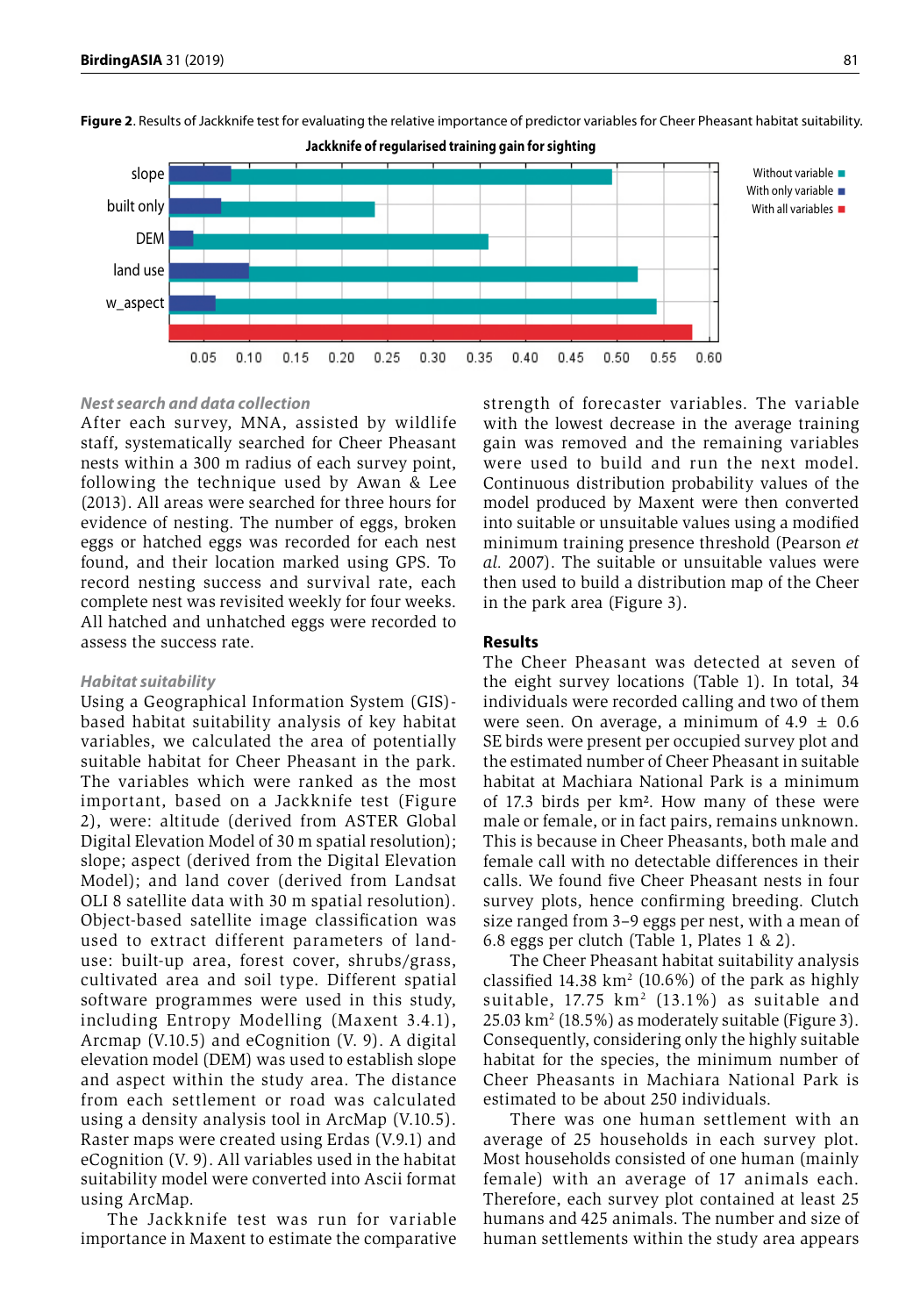

**Figure 3**. Distribution and habitat suitability map of Cheer Pheasant in Machiara National Park.

**Plates 1 & 2.** One of the Cheer Pheasant *Catreus wallichii* nests with eggs and the location (circled) where the nest was found, Machiara National Park, Pakistan, 9 July 2017.



to be increasing, with previously uninhabited areas being developed for farming and grazing and existing ones expanded, resulting in an overall decrease in suitable habitat and an increase in disturbance for breeding Cheer Pheasants.

# **Discussion**

The results of this survey, together with anecdotal local knowledge, indicate that the Cheer Pheasant is widely distributed in the park, probably because 14.38 km2 (10.6%) of the habitat appear highly suitable for the species, with another  $17.75 \text{ km}^2$ (13.1%) being suitable (Figure 3).



MUHAMMAD NAEEM AWAN *AUHAMMAD NAEEM AWAN* 

This study detected an average of 4.9  $\pm$  0.6 SE calling birds per survey plot, compared with 6.6 ± 3.7 SE in Jhelum Valley, Azad Kashmir (Awan *et al*. 2014). Comparison with surveys elsewhere in the species's range is somewhat difficult, as our estimates are based on birds/ $km^2$ , whereas others estimated numbers in pairs/km<sup>2</sup> (Gaston & Singh 1980, Lelliott 1981, Garson 1983, Subedi 2003, Singh *et al.* 2011). These authors estimated density based on the assumption that all vocal Cheer Pheasants detected were paired, an assumption that we argue is highly unrealistic. Their numbers consequently ranged between 5 and 12.4 pairs/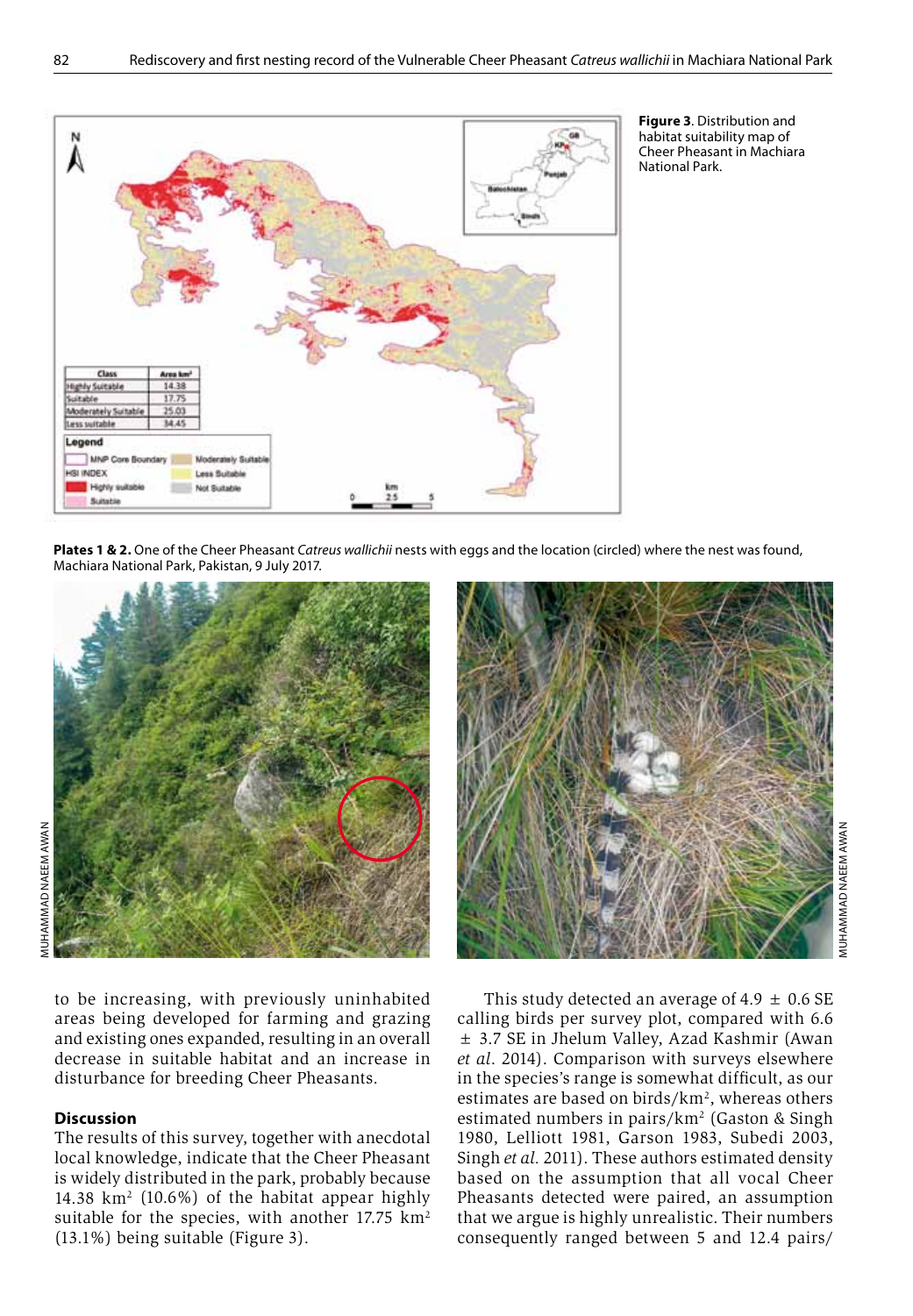km2 , with those of Subedi (2003) from India as high as 24 pairs/km<sup>2</sup>. Based on our survey, the density at Machiara is 17.3 birds/km<sup>2</sup>. Given that both sexes call during the survey period and that their calls are indistinguishable, it seems likely that the densities reported from across the range have led to an overestimation of numbers. In contrast, our approach provides a solid baseline for future monitoring of the Cheer Pheasant population across its range. Our population estimate of Cheer Pheasant from Machiara, together with populations estimated from other parts of Pakistan (Awan *et al*. 2014), could lead to a reassessment of the threat status of the species.

In Machiara the clutch size was between 3–9 eggs per nest, with a mean of 6.8 eggs (Table 1), and Awan & Lee (2013) recorded a clutch size of 6–12 eggs per nest (mean 8.3) from the Jhelum valley, Kashmir, whereas Roberts (1991) reported that the normal clutch size was between 9–14 eggs (and additionally reported that they were incubated only by female, for 26 days). Why the clutch sizes recorded during our surveys in Kashmir are lower than those reported by Roberts (1991) remains unknown.

In common with other parts of its range (BirdLife International 2019a), in Machiara the species is facing anthropogenic pressures. Although the potentially suitable habitat in the park is reported to have markedly increased between 2004–2010 (Cochard & Dar 2014) because of conversion of parkland into grasslands for sheep and goats (often using marginal pastures inside the park), buffalo (mostly stall-fed) and equines (for transport), the overall outlook for the species appears less positive. It seems likely that the number of settlements and the number of animals per household has increased over the same period, potentially leading to increased disturbance of breeding birds. Anthropogenic pressure from housing, roads and agriculture is relentlessly increasing in and around the park due to a shortage of land for the needs of the growing population; this ultimately damages the already fragmented habitat of the Cheer Pheasant. Similar pressure has already been reported for other pheasant species in the nearby Salkhala Game Reserve (Awan & Buner 2014).

Unsustainable development poses a serious conservation challenge for this species, especially in the context of the current lack of government support to improve the livelihoods of the local communities in and around Machiara. Cochard & Dar (2014) have reported annual human population growth of more than 2.3% among more than 55,000 farmers who traditionally used the park for grazing livestock and extracting forest products before the

national park was established in 1996. Current fuel wood consumption per household was estimated to be above sustainable levels for most Himalayan forest types and is therefore likely to severely affect forest rejuvenation, putting more pressures on natural resources as well as pheasant habitat in the park.

 To mitigate the potential impact of these problems, two approaches may help: 1) identifying and declaring a number of safe breeding zones for the species which should be owned by the park management and local communities in a collaborative management approach, and 2) launching a strong conservation awareness and education programme for the local inhabitants to help improve their knowledge of the Cheer Pheasant and its global importance within the park. However, this needs to go hand-in-hand with improving the socio-economic condition of the local communities to make them less reliant on natural resources within the park, especially by focusing on community enterprise development for women, as already suggested by Awan *et al*. (2014). To monitor the impacts of any implemented conservation action, regular monitoring surveys will be of great value and will go a long way towards determining the future of the Cheer Pheasant within Machiara National Park.

## **Acknowledgements**

We thank the World Pheasant Association for financial support and extend our gratitude to Mukhtar Ahmad, President WPA Pakistan, for his support and encouragement of Galliformes research and conservation work in Pakistan. We also thank Matthew Grainger, Galliformes Specialist Group, for his valuable comments on a draft manuscript. Thanks go to the Wildlife and Fisheries department, government of Azad Jammu and Kashmir, the Machiara National Park authorities for permission to carry out this work and, last but not least, we thank all field staff of the park and the Himalayan Nature Conservation Foundation for their help and support during the field work.

#### **References**

- Awan, M. N. (2011) *Monitoring and conservation of Cheer Pheasant in Jhelum Catchments, Pakistan*. Unpublished final report submitted to the Rufford Small Grants Foundation, UK.
- Awan, M. N. & Lee, D. C. (2013) Further nesting records of Cheer Pheasant *Catreus wallichi* in Jhelum Valley, Azad Kashmir, Pakistan. *BirdingASIA* 20: 67–69.
- Awan, M. N. & Buner, F. (2014) Conservation of the Western Tragopan *Tragopan melanocephalus* around Salkhala Game Reserve, Azad Kashmir, Pakistan. *BirdingASIA* 21: 107–111.